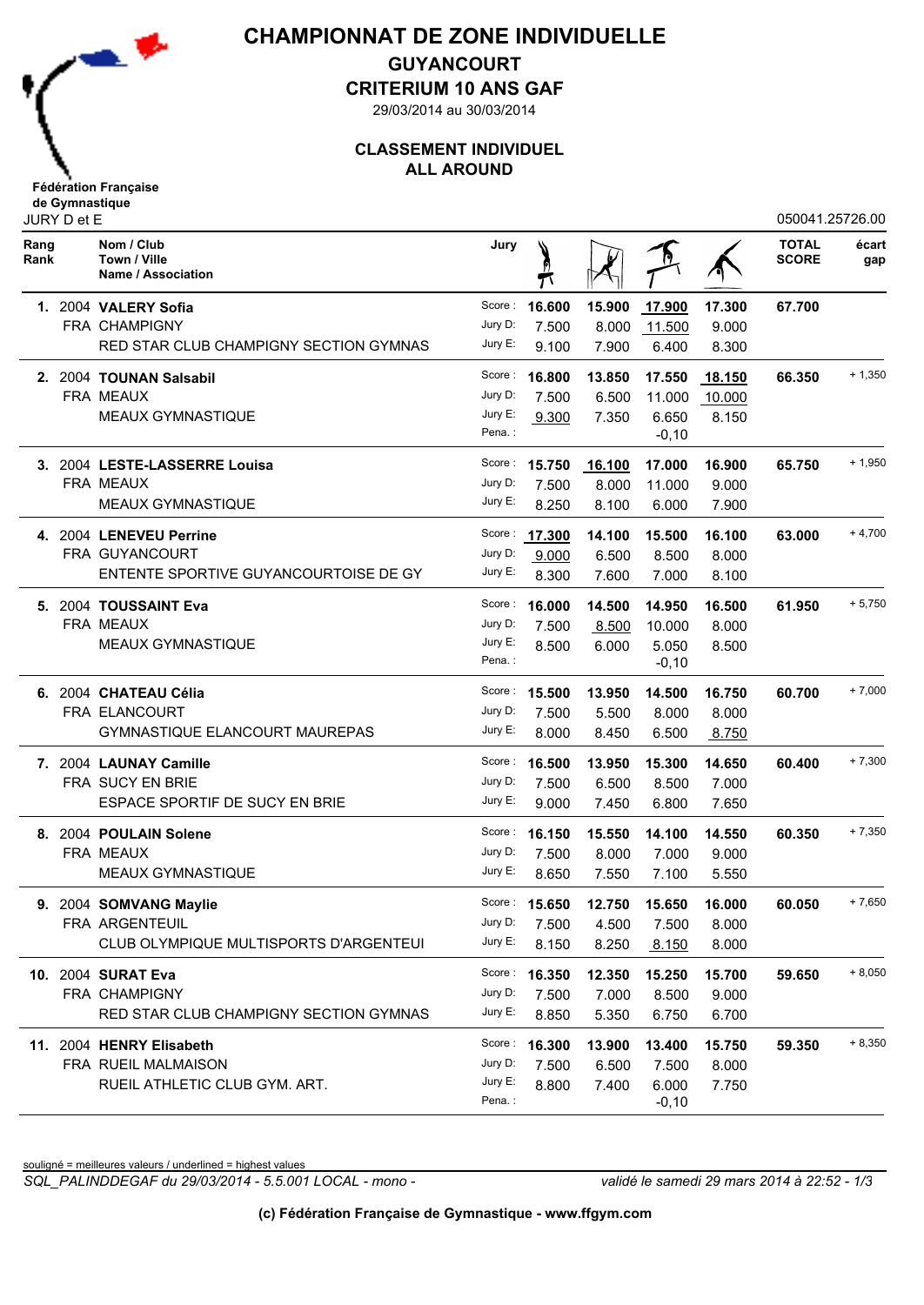

## **CHAMPIONNAT DE ZONE INDIVIDUELLE**

**GUYANCOURT**

**CRITERIUM 10 ANS GAF**

29/03/2014 au 30/03/2014

### **CLASSEMENT INDIVIDUEL ALL AROUND**

| JURY D et E  |  |                                                  |         |               |        |          | 050041.25726.00 |                              |              |
|--------------|--|--------------------------------------------------|---------|---------------|--------|----------|-----------------|------------------------------|--------------|
| Rang<br>Rank |  | Nom / Club<br>Town / Ville<br>Name / Association | Jury    |               |        |          |                 | <b>TOTAL</b><br><b>SCORE</b> | écart<br>gap |
|              |  | 12. 2004 GARCIA Milena                           | Score : | 15.700        | 13.450 | 13.200   | 16.600          | 58.950                       | $+8,750$     |
|              |  | <b>FRA LIMAY</b>                                 | Jury D: | 7.500         | 6.500  | 7.500    | 8.500           |                              |              |
|              |  | AMICALE LAIQUE DES JEUNES DE LIMAY GYM S         | Jury E: | 8.200         | 6.950  | 5.700    | 8.100           |                              |              |
|              |  | 13. 2004 LAMAS Ilana                             |         | Score: 15.750 | 13.750 | 12.650   | 16.700          | 58.850                       | $+8,850$     |
|              |  | FRA CHAMPIGNY                                    | Jury D: | 7.500         | 5.500  | 6.000    | 8.500           |                              |              |
|              |  | RED STAR CLUB CHAMPIGNY SECTION GYMNAS           | Jury E: | 8.250         | 8.250  | 6.650    | 8.200           |                              |              |
|              |  | 14. 2004 LEMEN LISSANDRE                         |         | Score: 15.750 | 15.100 | 13.150   | 14.200          | 58.200                       | $+9,500$     |
|              |  | LIMAY                                            | Jury D: | 7.500         | 6.500  | 7.500    | 8.000           |                              |              |
|              |  | AMICALE LAIQUE DES JEUNES DE LIMAY GYM S         | Jury E: | 8.250         | 8.600  | 5.750    | 6.200           |                              |              |
|              |  |                                                  | Pena.:  |               |        | $-0,10$  |                 |                              |              |
| 15.          |  | 2004 DUTERLAY Clara                              | Score : | 15.650        | 13.450 | 14.900   | 14.000          | 58,000                       | $+9,700$     |
|              |  | FRA COMBS LA VILLE                               | Jury D: | 7.500         | 5.500  | 7.500    | 8.000           |                              |              |
|              |  | CLUB ATHLETIQUE COMBS LA VILLE GYMNASTI          | Jury E: | 8.150         | 7.950  | 7.500    | 6.000           |                              |              |
|              |  |                                                  | Pena.:  |               |        | $-0, 10$ |                 |                              |              |
|              |  | 16. 2004 BEME Coralie                            | Score:  | 16.350        | 13.000 | 14.950   | 13.600          | 57.900                       | $+9,800$     |
|              |  | FRA HERBLAY                                      | Jury D: | 7.500         | 5.500  | 7.500    | 6.000           |                              |              |
|              |  | LES BATELIERES D'HERBLAY                         | Jury E: | 8.850         | 7.500  | 7.450    | 7.600           |                              |              |
|              |  | 17. 2004 BLANCHETEAU Amelie                      | Score : | 15.800        | 12.950 | 13.200   | 15.250          | 57.200                       | $+10,500$    |
|              |  | FRA ARGENTEUIL                                   | Jury D: | 7.500         | 5.500  | 7.500    | 8.000           |                              |              |
|              |  | CLUB OLYMPIQUE MULTISPORTS D'ARGENTEUI           | Jury E: | 8.300         | 7.450  | 5.700    | 7.250           |                              |              |
| 18.          |  | 2004 LAMARRE Clemence                            |         | Score: 15.750 | 12.550 | 13.500   | 15.050          | 56.850                       | $+10,850$    |
|              |  | FRA GUYANCOURT                                   | Jury D: | 7.500         | 5.500  | 7.000    | 8.000           |                              |              |
|              |  | ENTENTE SPORTIVE GUYANCOURTOISE DE GY            | Jury E: | 8.250         | 7.050  | 6.500    | 7.050           |                              |              |
|              |  | 19. 2004 DESSEAUX Morgane                        |         | Score: 15.250 | 14.500 | 14.400   | 12.700          | 56.850                       | $+10,850$    |
|              |  | FRA NEUILLY SUR MARNE                            | Jury D: | 7.500         | 6.500  | 7.500    | 5.500           |                              |              |
|              |  | CLUB GYMNIQUE DE NEUILLY SUR MARNE               | Jury E: | 7.750         | 8.000  | 6.900    | 7.200           |                              |              |
|              |  | 20. 2004 LABBACI Solenn                          |         | Score: 15.900 |        |          | 13.100          | 56.800                       | $+10,900$    |
|              |  | FRA NEUILLY SUR MARNE                            | Jury D: | 7.500         | 6.500  | 7.500    | 6.000           |                              |              |
|              |  | CLUB GYMNIQUE DE NEUILLY SUR MARNE               | Jury E: | 8.400         | 7.750  | 6.050    | 7.100           |                              |              |
|              |  | 21. 2004 COCHE Lola                              |         | Score: 16.500 | 12.900 | 12.500   | 14.300          | 56.200                       | $+11,500$    |
|              |  | FRA PARIS                                        | Jury D: | 7.500         | 4.000  | 5.500    | 7.000           |                              |              |
|              |  | <b>GYM' PARIS 15</b>                             | Jury E: | 9.000         | 8.900  | 7.000    | 7.300           |                              |              |
|              |  | 22. 2004 MUSTAFFA Mysha Elissa                   |         | Score: 16.250 | 12.150 | 13.500   | 13.850          | 55.750                       | $+11,950$    |
|              |  | <b>MYS PARIS</b>                                 | Jury D: | 7.500         | 4.000  | 7.000    | 5.500           |                              |              |
|              |  | GYM' PARIS 15                                    | Jury E: | 8.750         | 8.150  | 6.500    | 8.350           |                              |              |

souligné = meilleures valeurs / underlined = highest values

*SQL\_PALINDDEGAF du 29/03/2014 - 5.5.001 LOCAL - mono - validé le samedi 29 mars 2014 à 22:52 - 2/3*